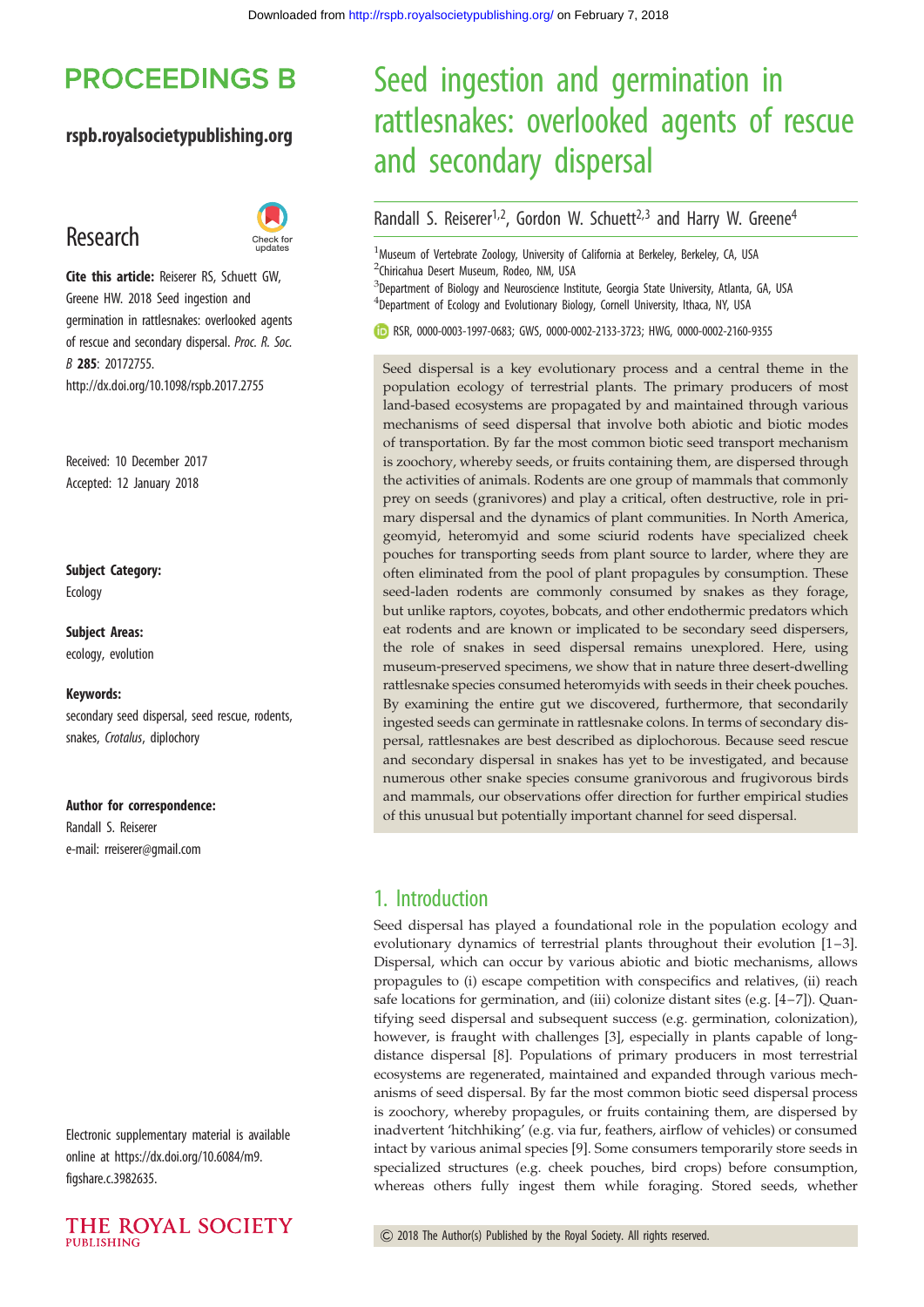<span id="page-1-0"></span>damaged or intact, are ultimately passed through the gut and returned to the environment via faeces. When seeds transit the gut intact and emerge viable, this process is termed endozoochory [\[9,10](#page-3-0)], a common seed dispersal mechanism documented in most vertebrate groups including fishes [\[11](#page-3-0)], amphibians [[12,13](#page-3-0)] and non-avian reptiles: lizards [\[14](#page-3-0),[15\]](#page-3-0), turtles  $[16-18]$  $[16-18]$  $[16-18]$  $[16-18]$  $[16-18]$  and crocodilians [\[19](#page-4-0)]. In general, endozoochory is primarily studied and best understood in birds [[20,21\]](#page-4-0) and mammals [[9,10](#page-3-0),[22](#page-4-0) –[24\]](#page-4-0).

Although many plant species are dependent on invertebrate and vertebrate animals for their pollination, seed germination, and seed dispersal [[25,26\]](#page-4-0), seed predation destroys vast numbers of propagules and thus sets up an evolutionary arms race of adaptation and counter-adaptation. Plants with high rates of seed predation have evolved myriad adaptations to minimize seed loss caused by animals [[25\]](#page-4-0), e.g. those more-or-less dependent on zoochory often produce seeds with durable integuments, encased in fleshy fruits. This strategy offers protection of seeds from vertebrate predators (primary dispersers) and promotes effective dispersal. Some seeds have vestigial appendages or edible pods that can be consumed without harm to the seed itself [\[27](#page-4-0)].

Rodents commonly prey on seeds (granivory), such that globally they play critical roles in primary dispersal and plant community dynamics [[28](#page-4-0)–[30\]](#page-4-0). In particular, heteromyid (e.g. Chaetodipus, Dipodomys and Perognathus) and geomyid (e.g. Geomys and Thomomys) rodents of North America have cheek pouches for transporting many small seeds from source plants to underground caches ([\[30](#page-4-0)–[32](#page-4-0)]; electronic supplementary material, figure S1). While these speciose groups of small, often common, rodents play a role as primary seed dispersers in diverse environments, particularly deserts, their primary relationship to plants is as seed predators. Like many other primary seed dispersers, these rodents are eaten by birds-of-prey (e.g. hawks and owls), canids, mustelids and felids (e.g. [\[33](#page-4-0)]). Such predators thus can be secondary dispersers by consuming seed-carrying rodents, a process termed diplochory (secondary seed dispersal) or diploendozoochory [[9,10](#page-3-0)].

In many New World biomes, rattlesnakes (Viperidae: genera Crotalus and Sistrurus) are common and significant predators on small mammals, including heteromyids and geomyids [\[34](#page-4-0)–[36](#page-4-0)]. However, unlike raptors, coyotes, bobcats, and many other endothermic predators of rodents known to be or implicated as secondary seed dispersers, the potential role of these vipers and other snakes as significant seed dispersers remains unrecognized and largely unexplored [[37](#page-4-0)].

Here, using museum-preserved specimens, we show that three species of desert-dwelling rattlesnakes incidentally ingested whole, viable seeds that were in the cheek pouches of their wild heteromyid prey. By examining the entire gut (stomach to colon), we demonstrate that secondarily ingested seeds sometimes germinated in rattlesnake colons. We then explore the potential significance for plants of secondary seed dispersal by rattlesnakes, as well as the possibility that plant dispersal by snakes is a widespread, ecologically significant phenomenon.

## 2. Material and methods

#### (a) Specimens

We investigated formalin-preserved, ethanol-stored, wildcollected (Arizona, California) specimens of adult rattlesnakes



Figure 1. Examples of germinated seeds from the lower intestines of rattlesnakes examined in this study. (a) Achnatherum hymenoides (Indian ricegrass). (b) Cryptantha pterocarya (wingnut cryptantha). Arrows denote the root radicle tip. See [table 1.](#page-2-0) (Online version in colour.)

curated in the Museum of Vertebrate Zoology, University of California at Berkeley (electronic supplementary material, appendix S1). Gastrointestinal (GI) tracts of 50 individuals were examined: 42 Crotalus cerastes (sidewinder), four C. scutulatus (Mojave rattlesnake) and four C. pyrrhus (southwestern speckled rattlesnake). Three primary GI regions were examined: stomach, small intestine and large intestine including colon.

#### (b) Analysis

Identification of prey remains and seeds was aided by the use of a Bausch & Lomb 7X-30X dissecting microscope, through which we photographed exemplar seeds. Diets of these species of rattlesnakes have been discussed in detail [\[38](#page-4-0) –[41](#page-4-0)]. Where possible prey remains were identified to genus and species; otherwise they were assigned to higher taxonomic categories (e.g. rodent, lizard). Seeds in each gut region were counted and exemplars photographed for identification by T. R. Van Deventer (Arizona-Sonora Desert Museum), based on high-magnification images. Seeds were scored as germinated if a root radicle was clearly visible (figure 1).

#### 3. Results

Among the 50 snakes we examined [\(table 1\)](#page-2-0), prey were found in 22 stomachs, 17 upper intestines and 25 lower intestines. Rodent remains ( $n = 36$ ) included 17 Chaetodipus sp. in 17 (34%) snakes, three Dipodomys in three (6%) snakes and one Neotoma in one (2%) snake. One each of three lizard species was identified in GI contents of C. cerastes, including Dipsosaurus dorsalis (desert iguana), Aspidoscelis tigris (tiger whiptail) and Coleonyx variegatus (western banded gecko). Rodent remains (e.g. hair, teeth) were present in 45 snakes (90%) and lizard remains were present in nine snakes (18%).

A total of 971 seeds were examined in the GI tracts; nearly half (439 seeds) were Erodium cicutarium (redstem stork's bill or pinweed) followed by two seed species (204 and 192 seeds) that were distinctive but remained unidentified; these three species made up 86% of the total seeds scored. Three of the four germinated seed species were identified as Cryptantha pterocarya (wingnut cryptantha), Achnatherum hymenoides (Indian ricegrass) and Poa sp. (bluegrass). All germinated seeds  $(n = 19)$  were confined to the large intestines, and most of them (11, 57.9%) were from the colon of one C. scutulatus whose stomach contained rodent remains (Dipodomys sp.). The distribution of seeds among the three rattlesnake species examined is shown in [table 1](#page-2-0). All but 2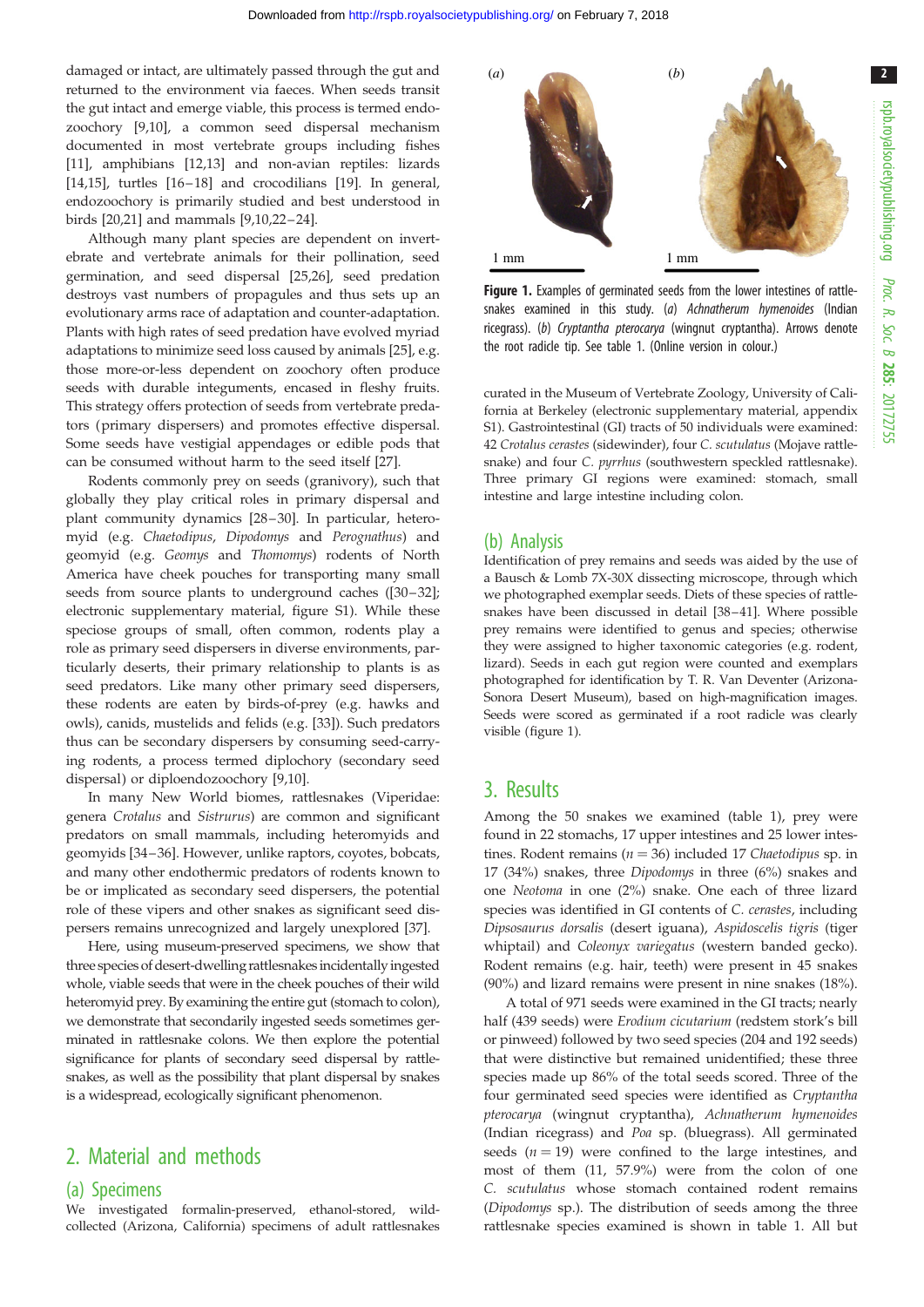3

<span id="page-2-0"></span>**Table 1.** List of 14 different seed species (N = 971) recovered from the stomachs (n = 283) and the intestines (n = 688) of museum-preserved rattlesnakes in this study. Of these, six were identified to species and two to genus. A total of 19 seeds were scored as germinated from the lower intestines. An asterisk beside occurrence labels denotes observed germination in:  $c =$  cerastes,  $p =$  pyrrhus,  $s =$  scutulatus. See [figure 1.](#page-1-0)

| seed species              | frequency/germinated | occurrence            | seed description                                      |
|---------------------------|----------------------|-----------------------|-------------------------------------------------------|
| Erodium cicutarium        | 439/0                | c, p, s               | thin, spear-shaped, hairy                             |
|                           | 204/13               | $c^*$ , $p^*$ , $s^*$ | kidney-shaped                                         |
|                           | 192/0                | c, p, s               | resembled a sesame seed                               |
| Cryptantha barbigera      | 34/0                 | C, S                  | pointed ovate, ventral cleft, small bumps on dome     |
| Poa sp.                   | 30/1                 |                       | long, slender grass seed                              |
|                           | 27/0                 |                       | kidney-shaped, in pod                                 |
| Eschscholtzia californica | 17/0                 |                       | small (1 mm) peppercorn-like                          |
|                           | 9/0                  |                       | nut-like                                              |
| Achnatherum hymenoides    | 6/4                  | $\epsilon^*$          | pod-like                                              |
| Cryptantha sp.            | 4/0                  |                       | pointed ovate with dome/opposite keel                 |
|                           | 4/0                  |                       | trilobed rose hip-like pod with a smooth pointed seed |
| Amaranthus albus          | 3/0                  |                       | spheroid                                              |
| Cryptantha pterocarya     | 1/1                  |                       | pointed ovate with leafy flange                       |
|                           | 1/0                  |                       | short grass seed                                      |

one (49, 98%) of the snakes contained at least one seed in their GI tracts (range  $= 0-175$  seeds, mean  $= 12.6 + 27.9$  s.d.). Of 971 seeds, 283 were in stomachs and 688 in intestines.

For statistical analysis we collapsed data into upper (stomach and small intestine) and lower (large intestine and colon) GI tracts. There was a significant difference in seeds germinated from upper and lower GI tracts (0/283 [0%] versus 19/688 [2.76%], respectively; Z-test,  $z = -2.8234$ ,  $p = 0.0048$ , two-tailed;  $\alpha = 0.05$ ). We are confident that seeds scored as germinated ([figure 1\)](#page-1-0) had initiated root radicle development after ingestion and following transit through the stomach and upper intestine, because no germinated seeds were found in cheek pouches of the rodents examined in snake stomachs, nor in upper parts of snake digestive systems. There was no evidence that whole seeds secondarily ingested by the rattlesnakes examined were damaged or had loss of viability.

### 4. Discussion

To our knowledge, the only previously published work on seed ingestion and germination in snakes was by T. R. Engel [[37\]](#page-4-0), who investigated the fate of diaspores (e.g. seeds, fruits) placed in prey fed to captive black-necked spitting cobra (Naja nigricollis, Elapidae), puff adder (Bitis arietans, Viperidae), several species of beaked snakes (Rhamphiophis, Lamprophiidae), and the northern African python (Python sebae, Pythonidae). Gut-passage time was 2–14 days, and in several cases defaecated seeds had germinated. Diaspores recovered from faeces were always intact, but there was no evidence that gut-passage improved germination. Here, we have provided compelling evidence from GI contents of museum specimens that free-living individuals of three species of North American vipers, by incidentally consuming seeds transported by their rodent prey, likely promote plant dispersal. Many of the numerous seeds in GI tracts of rattlesnakes appear to remain viable throughout passage, based on their often intact condition and our

discovery of 19 germinated seeds in lower intestines, primarily colons. Because certain rodents (e.g. heteromyids, geomyids) transport seeds in cheek pouches rather than immediately ingesting them, snakes that prey on these rodents are best characterized as agents of secondary seed dispersal (diplochory) rather than being diploendozoochorous [[9,10\]](#page-3-0).

To generalize from our findings, four characteristics of many snakes make them potentially important for secondary seed dispersal. First, unlike canids, mustelids and other omnivorous mesopredators that are secondary seed dispersers, all snakes are strict carnivores [\[42,43](#page-4-0)]. Consumption of plant materials (e.g. fruits) by snakes is rarely reported and mostly incidental [\[37,44](#page-4-0),[45\]](#page-4-0). Moreover, snakes are not capable of digesting cellulose, hemicellulose, lignin and pectin found in diaspores [\[43](#page-4-0),[46\]](#page-4-0); thus, seed damage due to digestion (e.g. chemical and enzymatic breakdown) is less likely in their GI tracts [\[37](#page-4-0)]. Second, snakes are unusual among vertebrates in being gape-limited predators that subjugate and swallow prey whole without mastication [\[47](#page-4-0),[48\]](#page-4-0); hence, mechanical damage to seeds during ingestion is unlikely. Viperids are exceptional in that some consume individual prey items greater than 150% of their mass [[47\]](#page-4-0); consequently, depending on the prey species, a single meal might include many small diaspores. Third, digestion in some snakes is protracted, with long-term faecal retention in the hindgut [\[49](#page-4-0)]. Gut passage time (GPT, ingestion to defecation) generally correlates with body shape, such that GPT is longer in stout species (e.g. viperids) than in slender species [[49\]](#page-4-0). For example, in sidewinders (Crotalus cerastes), our primary study species, GPT ranges from 11–24 days [\[50](#page-4-0)], and is likewise protracted in other desert-dwelling rattlesnakes (e.g. C. atrox, C. scutulatus; [G.W.S. 2001–2010, personal observation]). Such long GPTs might facilitate both germination and long-distance seed dispersal [\[51,52](#page-4-0)]. Because many diaspores are relatively impervious to water and gases, which can prevent or delay germination, specific conditions during digestion (e.g. moisture, temperature and GI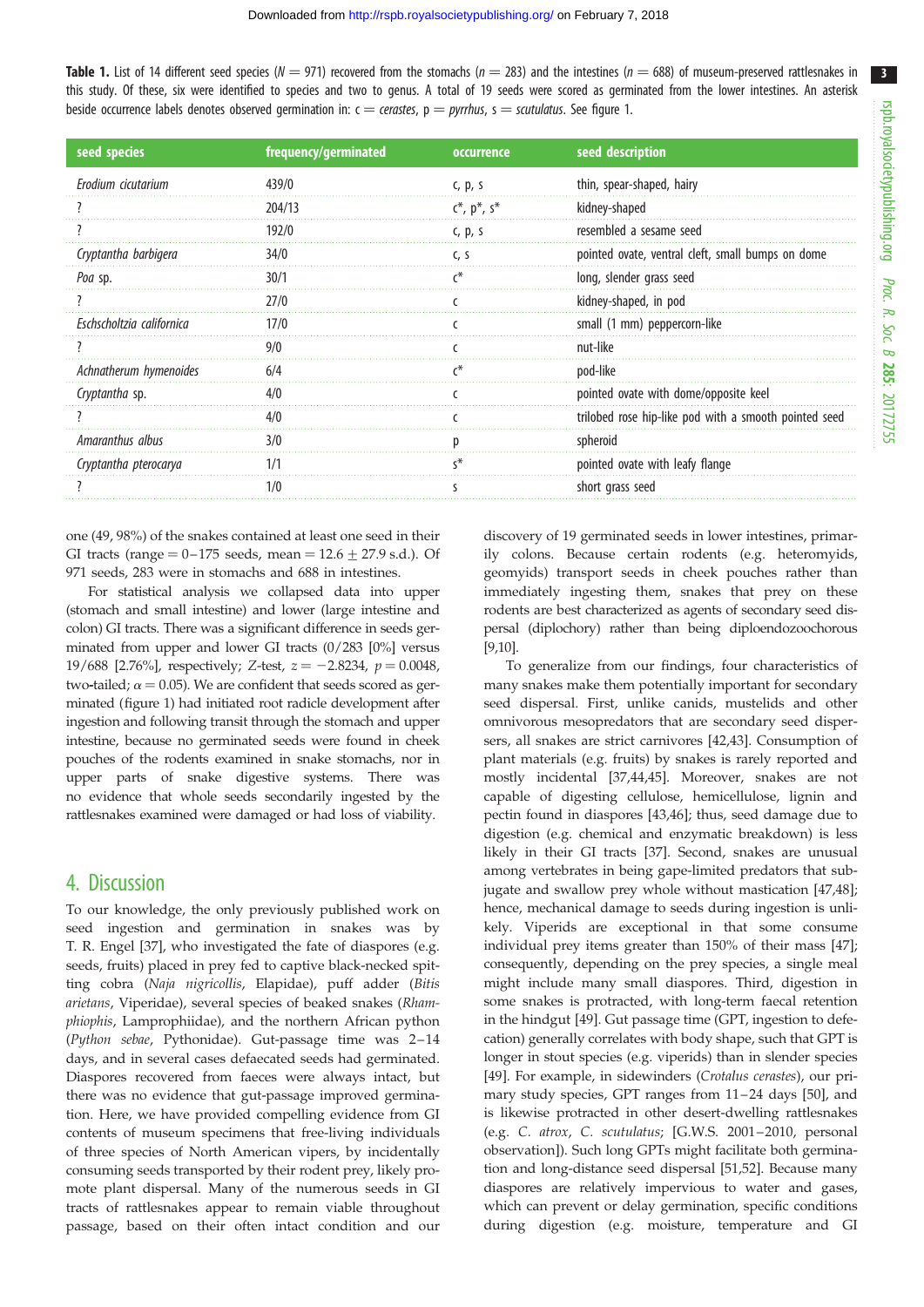<span id="page-3-0"></span>chemicals) might enhance germination by way of scarification. Scarification is the process that alters diaspores to break dormancy [[51,52\]](#page-4-0). Moreover, snake faeces, both in the colon and excreted, might provide especially rich nutritional microenvironments for geminating seeds. Last, behavioural and ecological attributes likely magnify the above morphological and physiological features. Desert-dwelling rattlesnakes and other vipers can be abundant (e.g. western diamond-backed rattlesnake, Crotalus atrox, more than 50 adults per  $km^2$ ), an individual is able to consume  $12-20$ rodent meals and potentially hundreds of seeds [\[53](#page-4-0)] during an active season lasting 25 –30 weeks, and individuals occupy large home ranges, in which they sometimes travel more than 2 km within a few days [\[36](#page-4-0),[54\]](#page-4-0). Consequently, vast numbers of diaspores may potentially achieve exceptionally long secondary dispersals, perhaps several times greater than those distributed by the rodents themselves [\[29](#page-4-0),[55\]](#page-4-0).

We suspect that among the more than 3500 extant snake species described, many consume seed- and or fruit-transporting prey, and thus should be studied and appreciated as seed rescuers and secondary dispersers, perhaps even ecosystem engineers, in addition to their recognized predatory functions. To mention only a few potential examples, in North America, timber rattlesnakes (Crotalus horridus) frequently eat chipmunks (Tamias sp., Sciuridae; [[56\]](#page-4-0)) and non-venomous gopher snakes (Pituophis catenifer) often prey upon their name-sake rodents (Geomyidae; [[57](#page-4-0)]). Mammals in those taxa transport seeds in cheek pouches, as do convergent species in other arid regions [[58](#page-4-0)]. Granivorous birds are also taken by snakes, including an extraordinarily specialized Old World viper (Pseudocerastes urarachnoides; [[59](#page-4-0)]), and thus those relationships might also include secondary seed dispersal.

Prospects for gaining a broader and richer understanding of seed dispersal by snakes clearly merit further investigation [[60,61\]](#page-4-0). Crucially, future research should follow T. R. Engel's [[37\]](#page-4-0) lead and test for seed viability after passing through GI tracts of diverse snakes, including the possibility that associated faeces are nutritionally important for seedlings. Because many rattlesnakes and numerous other snake species (e.g. boids, elapids and pythonids), are sufficiently large for radio-telemetry (reviewed in [\[54](#page-4-0)]), we also envision fieldbased studies using next-generation molecular methods [[62,63\]](#page-4-0) to investigate long-distance transport and fitness of secondarily dispersed seeds. Indeed, rather than categorizing snakes as strictly predators, we should initiate research on their potential roles in ecosystem services [13,[21,64\]](#page-4-0), particularly in deserts and tropical biomes, where vipers and other snakes are especially diverse [[42,47,65](#page-4-0)].

Ethics. Our study used museum curated animals preserved prior to this research. No animals were harmed in this study.

Data accessibility. Data are available from the Dryad Digital Repository at:<https://doi.org/10.5061/dryad.65gr2> [[66\]](#page-4-0).

Authors' contributions. R.S.R. and H.W.G. conceived the study. R.S.R., G.W.S. and H.W.G. analysed data. G.W.S., R.S.R. and H.W.G. wrote the manuscript.

Competing interests. We declare we have no competing interests.

Funding. R.S.R. was supported by a National Science Foundation Graduate Fellowship, the Lichen Fund, and a Berkeley Chapter Sigma Xi grant. G.W.S. was supported by the Chiricahua Desert Museum and Georgia State University; H.W.G. has been most recently supported by the Lichen Fund and US National Science Foundation (OPUS 1354156).

Acknowledgements. We are grateful to D. Wake for allowing R.S.R. access to specimens and facilities at the Museum of Vertebrate Zoology (MVZ) at the University of California, Berkeley; T. Van Devender for expertly identifying seeds from micrographs; J. Sparks for pointing out the potential significance of snake faeces for germinating seeds; and A. Ambos for permission to use his photograph. Two anonymous reviewers, V. Braithwaite, and S. French provided helpful suggestions that improved an earlier version of the manuscript.

#### **References**

- 1. Darwin CR. 1859 On the origin of species by means of natural selection, or the preservation of favoured races in the struggle for life. London, UK: John Murray.
- 2. Schupp EW, Fuentes M. 1995 Spatial patterns of seed dispersal and the unification of plant population ecology. Ecoscience 2, 267– 275. ([doi:10.](http://dx.doi.org/10.1080/11956860.1995.11682293) [1080/11956860.1995.11682293\)](http://dx.doi.org/10.1080/11956860.1995.11682293)
- 3. Willson MF, Traveset A. 2000 The ecology of sea dispersal. In Seeds: the ecology of regeneration in plant communities (ed. M Fenner), pp. 85 – 110. Oxfordshire, UK: CABI Publishing.
- 4. Howe HF, Smallwood J. 1982 Ecology of seed dispersal. Annu. Rev. Ecol. Syst. **13**, 201-228. [\(doi:10.1146/annurev.es.13.110182.001221\)](http://dx.doi.org/10.1146/annurev.es.13.110182.001221)
- 5. Wenny DG. 2001 Advantages of seed dispersal: a reevaluation of directed dispersal. Evol. Ecol. Res. 3,  $51 - 74.$
- 6. Levin SA, Muller-Landau HC, Nathan R, Chave J. 2003 The ecology and evolution of seed dispersal: a theoretical perspective. Annu. Rev. Ecol. Evol. Syst. 34, 575– 604. ([doi:10.1146/annurev.ecolsys.34.](http://dx.doi.org/10.1146/annurev.ecolsys.34.011802.132428) [011802.132428](http://dx.doi.org/10.1146/annurev.ecolsys.34.011802.132428))
- 7. von der Lippe M, Bullock JM, Kowarik I, Knopp T, Wichmann M. 2013 Human-mediated dispersal of

seeds by the airflow of vehicles. PLoS ONE 8, 101371. [\(doi:10.1371/annotation/50f98e02-214c-](http://dx.doi.org/10.1371/annotation/50f98e02-214c-4314-b053-ca272101ead1)[4314-b053-ca272101ead1](http://dx.doi.org/10.1371/annotation/50f98e02-214c-4314-b053-ca272101ead1))

- 8. Cain ML, Milligan BG, Strand AE. 2000 Longdistance seed dispersal in plant populations. Amer. J. Bot. 87, 1217 – 1227. ([doi:10.2307/](http://dx.doi.org/10.2307/2656714) [2656714\)](http://dx.doi.org/10.2307/2656714)
- 9. Hämäläinen A et al. 2017 The ecological significance of secondary seed dispersal by carnivores. Ecosphere 8, e01685. [\(doi:10.1002/ecs2.1685\)](http://dx.doi.org/10.1002/ecs2.1685)
- 10. Traveset A, Robertson AW, Rodríguez-Pérez J. 2007 A review on the role of endozoochory in seed germination. In Seed dispersal: theory and its application in a changing world (eds AJ Dennis, EW Schupp, RJ Green, DA Westcott), pp. 78 – 103. Wallingford, UK: CABI Publishing.
- 11. Galetti M. 2007 Evolutionary perspectives on seed consumption and dispersal by fishes. Bioscience 57, 748 – 756. [\(doi:10.1641/B570907\)](http://dx.doi.org/10.1641/B570907)
- 12. Silva HR., de Britto-Pereira MC. 2006 How much fruit do fruit-eating frogs eat? An investigation on the diet of Xenohyla truncata (Lissamphibia: Anura: Hylidae). J. Zool. 270, 692– 698. ([doi:10.1111/](http://dx.doi.org/10.1111/j.1469-7998.2006.00192.x) [j.1469-7998.2006.00192.x](http://dx.doi.org/10.1111/j.1469-7998.2006.00192.x))
- 13. Hocking DJ, Babbitt KJ. 2014 Amphibian contributions to ecosystem services. Herpetol. Conserv. Biol. 9, 1– 17.
- 14. Castilla AM. 2000 Does passage time through the lizard Podarcis lilfordi's guts affect germination performance in the plant Withania frutescens? Acta Oecol. 21, 119– 124. [\(doi:10.1016/S1146-](http://dx.doi.org/10.1016/S1146-609X(00)00120-X) [609X\(00\)00120-X](http://dx.doi.org/10.1016/S1146-609X(00)00120-X))
- 15. Valido A, Olesen JM. 2007 The importance of lizards as frugivores and seed dispersers. In Seed dispersal: theory and its application in a changing world (ed. AJ Dennis), pp. 124– 147. Wallingford, UK: CABI Publishing.
- 16. Liu H, Platt, SG, Borg SG. 2004 Seed dispersal by the Florida box turtle (Terrapene carolina bauri) in pine rockland forests of the lower Florida Keys, United States. Oecologia 138, 539 – 546. [\(doi:10.](http://dx.doi.org/10.1007/s00442-003-1445-7) [1007/s00442-003-1445-7](http://dx.doi.org/10.1007/s00442-003-1445-7))
- 17. Sadeghayobi E et al. 2011 Digesta retention time in the Galápagos tortoise (Chelonoidis nigra). Comp. Biochem. Physiol. Part A 160, 493– 497. ([doi:10.](http://dx.doi.org/10.1016/j.cbpa.2011.08.008) [1016/j.cbpa.2011.08.008](http://dx.doi.org/10.1016/j.cbpa.2011.08.008))
- 18. Elbers JP, Moll D. 2011 Ingestion by a freshwater turtle alters germination of bottomland hardwood